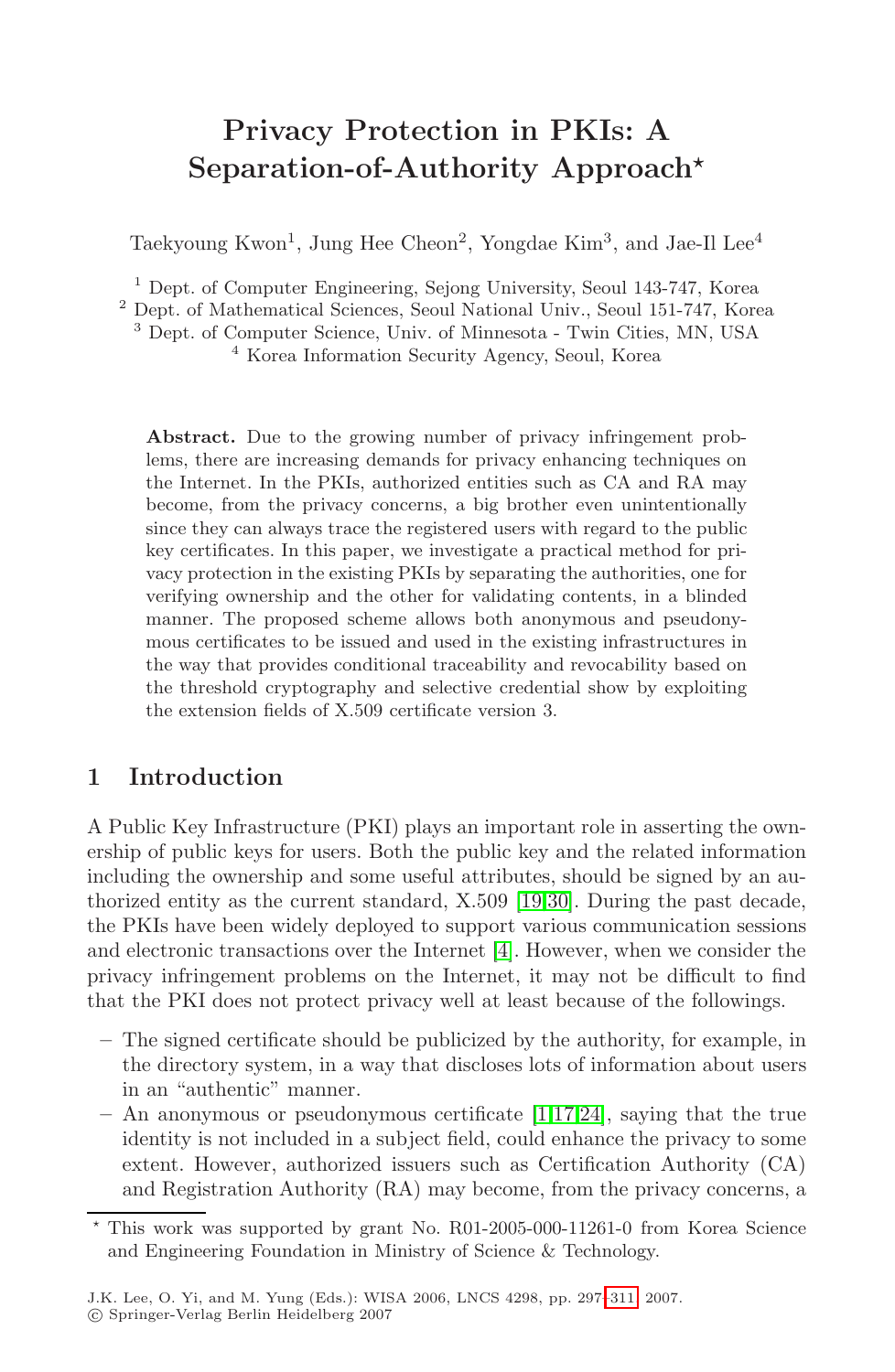big brother even unintentionally since they can always trace the registered users with regard to the public key certificates.

In this paper, we solve the problem by investigating a practical method for privacy protection in the existing PKIs by separating the authorities, one for verifying ownership and the other for validating contents, in a blinded manner. We mean by the existing PKIs that we will make use of X.509 certificates in the current deployment. Thus, the proposed scheme allows both anonymous and pseudonymous certificates to be issued and used in the existing infrastructures in the way that provides conditional traceability and revocability based on the threshold cryptography and selective credential show by exploiting the extension fields of X.509 certificate version 3.

In order to enhance privacy, plenty of work has been done since D. Chaum [10] first introduced an anonymous credential system [5,6,7,11,12,20,29]. Many schemes that anonymize the transport medium between users and service providers are not main concerns in this paper [8,16,22,25], even though they are complementary to pseudonym systems (to prevent traffic analysis). Most of the current anonymous credential systems (1) are expensive (computationally and/or spatially), and (2) are hardly applicable to the existing PKIs. Rather, our work is close to the practical schemes considered in PKIs [17,18,24] but our scheme should have much more interesting and valuable features compared to them. Recently, we have found the closest work of Benjumea, Lopez, Montenegro, and Troya [3], but still we provide more useful and practical properties.

In Section 2, the basic concept of our privacy protection method is described. In Section 3, the detailed protocol is introduced while its analysis and discussions are handled in Section 4. This paper is concluded in Section 5.

# **2 Privacy Protection in PKI**

We define the *traceable anonymous certificate*<sup>1</sup> (briefly TAC or anonymous certificate in this paper) that is distinguished from the conventional pseudonymous certificate [17,19,24,30] in the fact that the certificate filled with "anonymous" or any random pseudonym in the subject name field must be conditionally traceable and revocable. Note that it is not simple to issue anonymous certificates when we consider conditionally-revocable and unforgeable anonymity in the legacy infrastructure. The difficulty can be observed from the following simple scenarios.

- **–** If CA issues an anonymous certificate without verifying a true identity, it is untraceable.
- **–** If CA issues it but with verifying the real identity, CA can anytime link it and the real identity. So, we say a big brother.

 $^{\rm 1}$  A user can fill out the field with a pseudonym. However, users tend to choose their preferred pseudonyms (rather than random ones) multiple times and this may allow possible linkage between different certificates. Thus, we recommend to anonymize the subject name field or to fill it with a random pseudonym, for example, by using the base 64 encoding of the SHA1 message digest of the private key [28].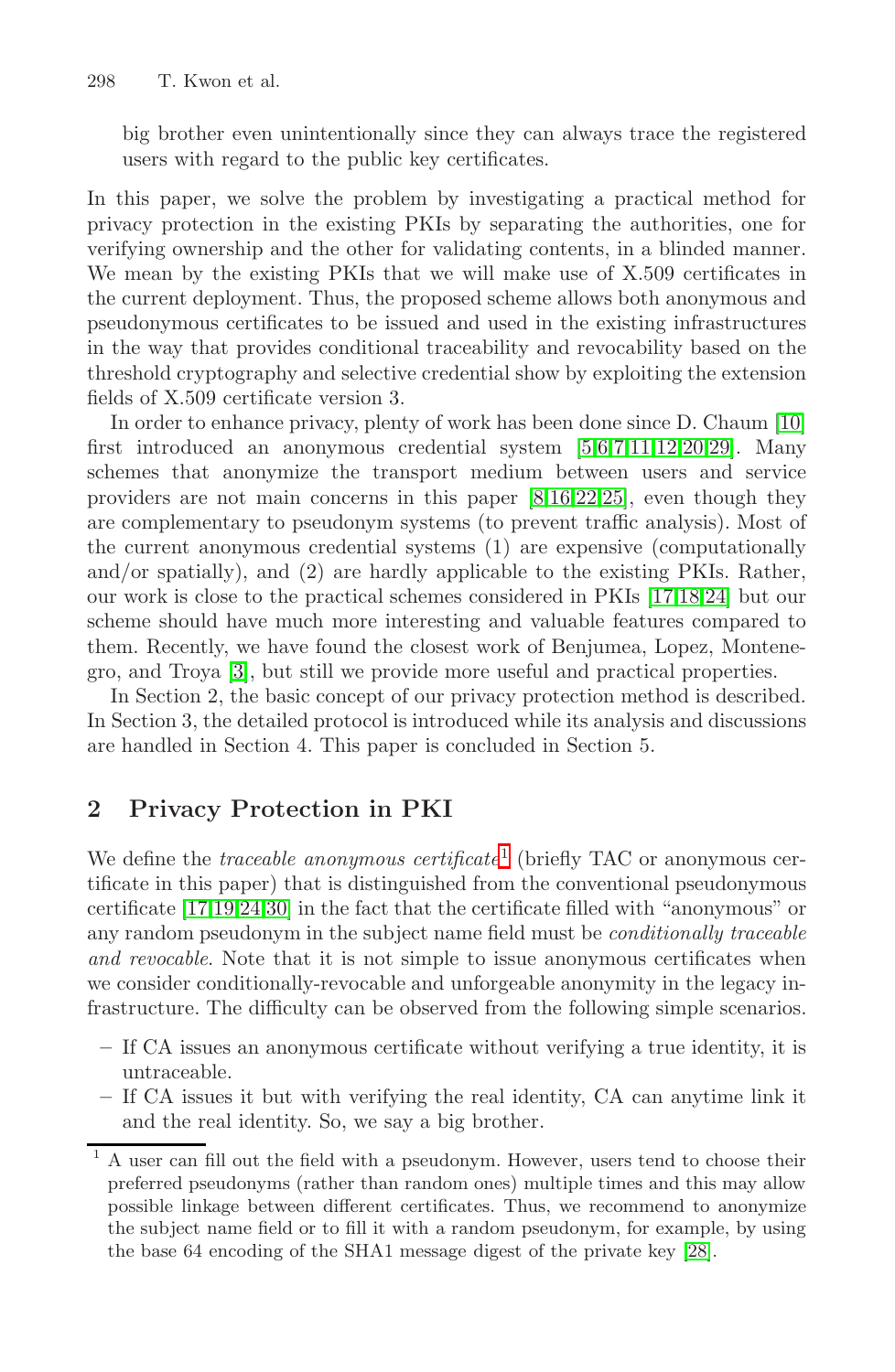**–** If CA issues it but with blind signatures, CA cannot verify the contents of certificate and the certificate may be untraceable and forgeable.

We could solve the problems simply by dividing the issuer. In other words, we could separate the functionality of verification of ownership from the validation of certificate contents. For example, we can devise a simple protocol in the current PKI model. 1) A user proves a true identity to RA (Registration Authority) and obtains a kind of token in a confidential manner. 2) The user then shows the token along with certificate contents to CA (without proving the true identity this time). 3) Finally the CA signs the certificate if the token is valid and returns the signed certificate to the user. RA and CA should keep user's true identity and the serial number of certificate, respectively, by indexing with the token. 4) When abuse is detected, CA and RA may be requested to disclose the true identity as for the corresponding certificate. They use the saved token as an index and match the result for tracing the identity. This simple protocol looks like working for PKIs. However, there still exists several limitations and problems.

- **–** A malicious user can deceive the authorized parties easily since the token has no more than freshness and does not give any explicit connectivity between identity and contents. For example, the malicious user obtains the token in one place and gets the certificate in the other place. Note that this mixing is necessary for communicating with distinct servers subsequently. Then the malicious user can deny having gotten the certificate and assert the token was stolen. The authorized parties cannot prove the malicious user is lying.
- **–** If the token is really compromised, the scheme fails at any phases. Say, the token is not a simple index any more and should have the same security level to secret keys. This is because the token is not intrinsically related to the corresponding session under cryptographic methods.
- **–** The authorized parties are not extensible and scalable. Even if more than two issuers are organized, for example, one CA and multiple RAs, then two of them (one CA and one RA) can always disclose the user's true identity without the others' agreement.

Therefore, we extend the simple separation-of-authority idea to have more concrete system. First we describe our goal and introduce our basic model for achieving the goal from the general perspectives.

#### **2.1 Goals and Requirements**

The main goal of this paper is definitely to design a new separation-of-authority model and a specific protocol in a way that enables the traceable anonymous certificate in the existing PKIs. So, the following requirements must be satisfied.

- **–** In appearance, the traceable anonymous certificate should be an X.509 certificate in which the subject name field is only anonymized or possibly filled out with a random pseudonym for high compatibility.
- **–** The token must be unique and cryptographically bound to the corresponding session so that the malicious user could not deny afterwards and its compromise should not be the same as the compromise of secret keys.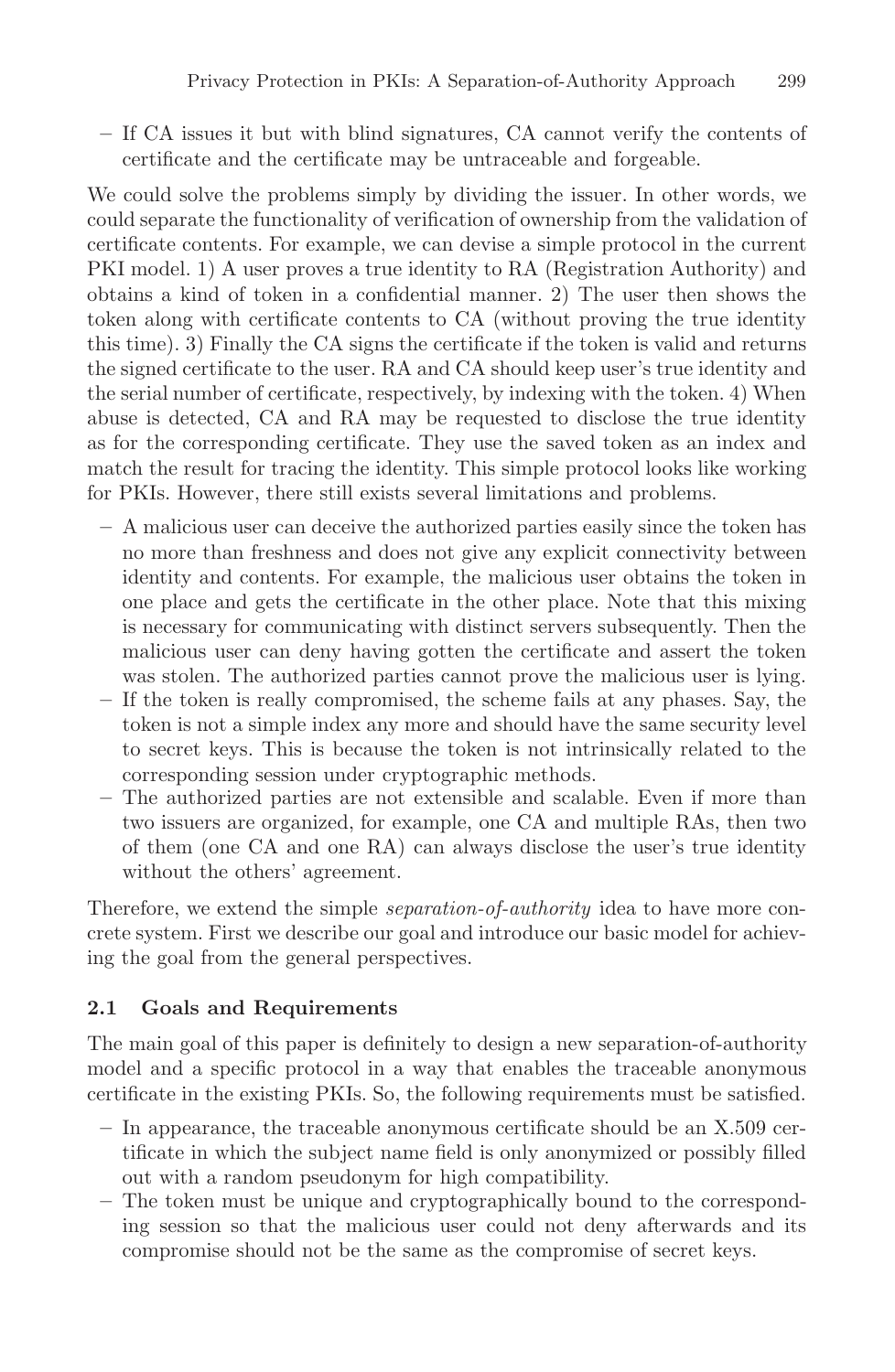- **–** The separated authority must be scalable and allow threshold cryptography.
- **–** The traceability and revocation must support bi-directional capability between identity and pseudonym. It should be able to trace a true identity from the anonymous certificate and vice versa, on agreement.
- **–** The anonymous certificate must support anonymous credential system by providing a selective credential show.

#### **2.2 Our Separation-of-Authority Model**

In Table 1, we enumerate the notation to be used in the rest of this paper. Let  $\kappa$  be a general security parameter (say 160 bits) and  $\ell$  be a special security parameter for public keys (1024 or 2048 bits).  $\{M\}_{SIG_X}$  implies a message M along with its signature under X's signature key, while  $\{M\}_{ENC_X}$  means an encrypted message under X's public key.

Figure 1 depicts our basic model, the separation-of-authority model, from the general perspectives, for issuing a traceable anonymous certificate in the current infrastructure. We define a certificate domain  $CD = \{AI, BI\}$  where at least two authorized parties  $(AI)$  similar to  $CA$  and  $BI$  similar to  $RA$ ) work for issuing a traceable anonymous certificate. For accommodating multiple authorized parties, we allow a number of BIs in CD by re-defining  $CD = \{AI, BI_i\}$  for  $1 \le i \le n$ . In abstract, a user U authenticates him or herself to the anonymous certificate issuer  $CD$  (more exactly  $AI$  and  $BIs$ ) and then obtains the traceable anonymous certificate in a confidential manner. Thus, we need the following assumptions in our model.

| Participating entities                              |                                                      |                  |                                      |
|-----------------------------------------------------|------------------------------------------------------|------------------|--------------------------------------|
| U                                                   | User                                                 | CА               | Certificate Authority                |
| AI                                                  | Anonymous Issuer                                     | ΒI               | <b>Blind Issuer</b>                  |
| SP                                                  | Service Provider / Site                              | CD               | Certificate Domain $(AI,BI)$         |
| Cryptographic Primitives and mathematical notations |                                                      |                  |                                      |
|                                                     | $SIG_X$ Signature under X's private key $ H(\cdot) $ |                  | Strong one-way hash function         |
|                                                     | $ENC_X$ Encryption under X's cipher key              |                  | Exclusive OR                         |
|                                                     | Inclusion                                            | $\leftarrow_R$   | Random selection                     |
| $\phi(\cdot)$                                       | Euler totient function                               |                  |                                      |
| Protocol parameters                                 |                                                      |                  |                                      |
| $ID_{II}$                                           | User's real ID                                       | $PN_U$           | User's subject name                  |
| $pk_X$                                              | $X$ 's public key                                    | $sk_{X}$         | X's private key                      |
| apk <sub>U</sub>                                    | User's anonymized public key                         | $ask_U$          | User's anonymized private key        |
| $\epsilon$                                          | $CD$ 's public exponent                              | d.               | $CD$ 's private exponent             |
| $d_1$                                               | $BI$ 's private exponent                             | $d_2$            | $AI$ 's private exponent             |
| N                                                   | $CD$ 's RSA modulus                                  | $\boldsymbol{r}$ | User's blind factors                 |
| M                                                   | Anonymous certificate's contents $SN$                |                  | Certificate's serial number          |
| h                                                   | Anonymous certificate's header                       | $c_i$            | Credentials                          |
| $\Rightarrow$                                       | Send over secure channels                            | $CT_U$           | User's real certificate              |
| $\kappa, \ell$                                      | Security parameters                                  |                  | $TAC_U$ User's anonymous certificate |

**Table 1.** Notation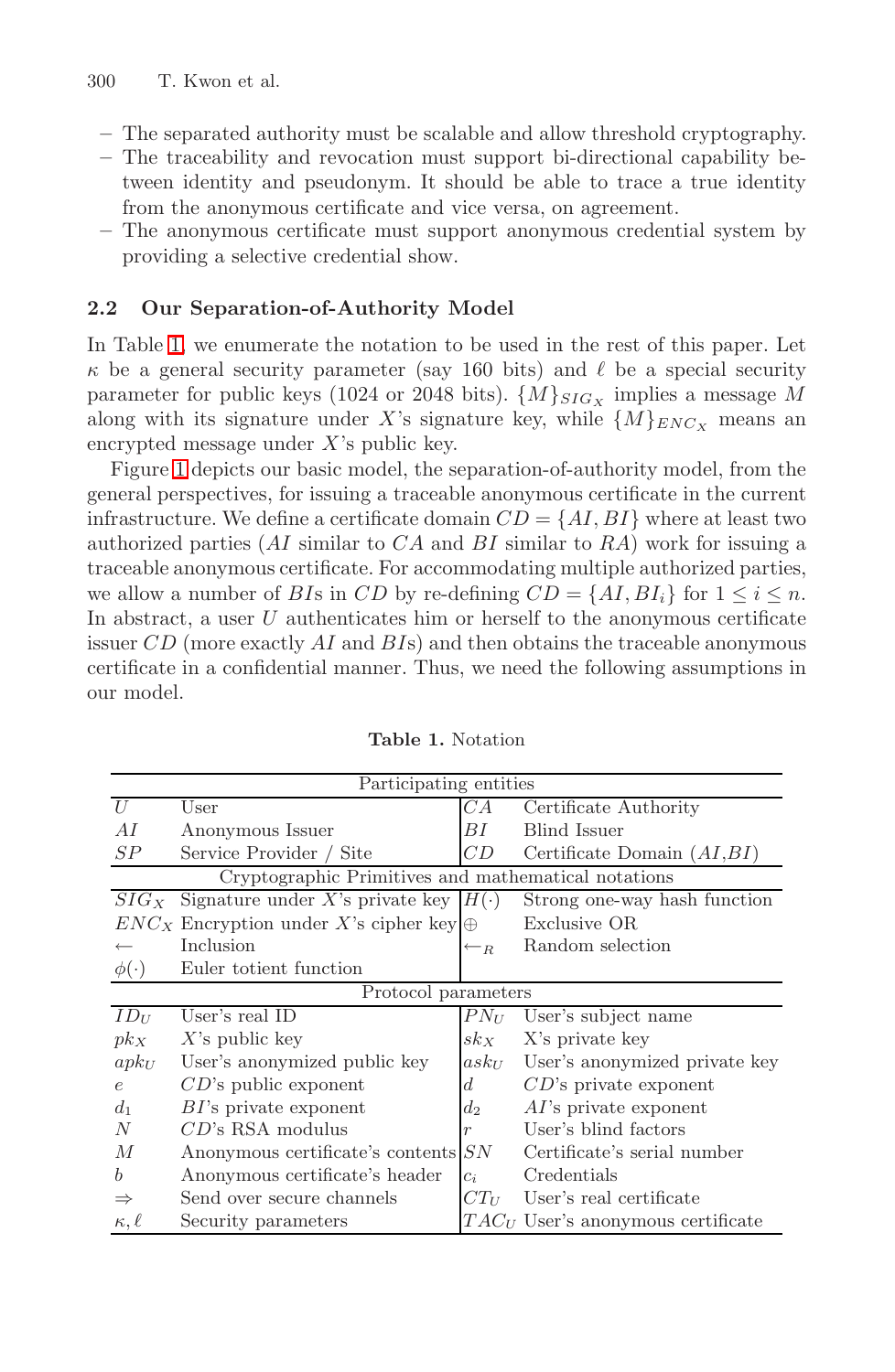

**Fig. 1.** A Separation-of-Authority Model

- **–** There must be a specific method for authenticating U in steps 1 and 2. For example,  $U$  can be authenticated by showing some identification off line or by using the legacy certificate issued by  $CA$  on line. In the latter case,  $U$  is postulated to have own digital certificate in the current PKI. More weakly but conveniently, CD could accept password authentication methods afterwards.
- **–** Secure communications channels must be established in steps 1 and 2, steps 3 and 4, and steps ii and iii, respectively. For example, we may assume the use of the current PKI and its most influential solution SSL/TLS or a kind of digital envelope for establishing secure channels. For the reasons, AI and BI are respectively postulated to have their own digital certificates in the current PKI.

We describe briefly the general procedure in our model step by step.

- **–** Steps 1 and 2: BI verifies the true identity of U and blindly authenticates the contents of anonymous certificate. (Note: The blindly authenticated message corresponds to the token mentioned above.)
- **–** Steps 3 and 4: AI verifies the contents of anonymous certificate without knowing the true identity and completes issuing the anonymous certificate.
- **–** Step i: U utilizes the traceable anonymous certificate for registration or authentication to SP.
- **–** Steps ii and iii: If abuse is detected, SP reports to AI so that AI can trace the corresponding identity by virtue of  $BI$ . If  $U$ 's anonymous certificates must be revoked, BI and AI may identify them.

In step i, we can observe that no change is needed to use the anonymous certificate in the existing PKIs. The basic idea behind this model is that AI could control and verify the contents of a anonymous certificate without knowing the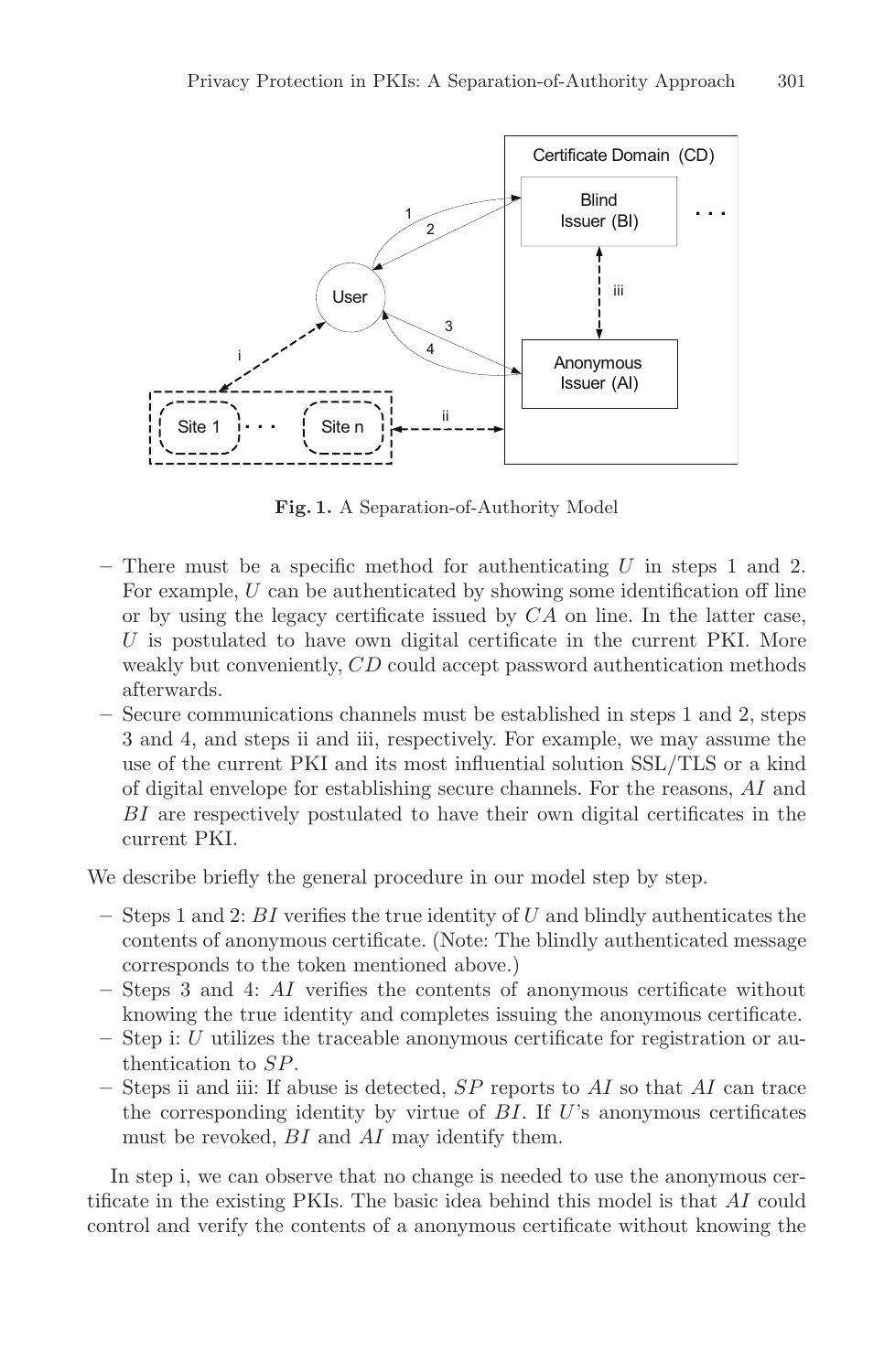user's real identity, while  $BI$  could verify the user's real identity without knowing the contents of a anonymous certificate when issuing it. This simple separation could wisely disconnect the links between the real identity  $ID_U$  and the anonymous certificate (or possibly a pseudonym) unless AI and BI collaborate.

As for the simple protocol we have mentioned above, we should have to solve problems related to the token and the extensibility. For the purpose, we enforce the user to contribute to the token, and make use of the mediated RSA-based blind signature for blinded authentication of message by multiple parties. In that sense, X.509 anonymous certificate is digitally signed by an RSA signature scheme, which is (arguably) a current de facto standard in PKIs [26]. Detailed version of our protocol and its extensions are described in Section 3.

#### **2.3 Other Anonymous Credential Schemes**

In 1981, Chaum introduced digital pseudonyms along with anonymous remailer systems [8]. Later in 1985, Chaum first introduced an anonymous credential system (also called pseudonym system) that allows users to interact with multiple organizations anonymously by using different pseudonyms in abstract [10]. Subsequently, Chaum and Evertse proposed a concrete scheme based on RSA but this required the involvement of a trusted third party in all transactions, which is undesirable in a distributed environment  $[11]$ . In 1988, Damgård proposed a credential system in which the central authority's role is very limited to ensuring that each pseudonym belongs to some valid user [14]. However, his scheme relied on quite heavy cryptographic primitives such as multi-party computations and zero-knowledge proofs. In 1995, Chen designed a practical scheme for Damgård's model by using the discrete-logarithm-based blind signatures, but her scheme overly postulated that the trusted party should refrain from transferring credentials between different users [12]. All of the above mentioned schemes did not consider protection against pseudonym sharing. In 1999, Lysyanskaya, Rivest, Sahai, and Wolf solved this problem but their scheme was again expensive because of their manipulation of one-way functions and zero-knowledge proofs [20]. In the same year, Brands proposed a discrete-logarithm-based certificate system by dealing with the privacy protected attribute certificates [4,5]. While this scheme looks infeasible to provide multi-show credentials, his scheme still remains useful. In 2001, Camenisch and Lysyanskaya first introduced an unlinkable pseudonym system that allows a user to demonstrate the possession of credentials as many times as necessary (say, multi-show) without linking each pseudonym and involving the issuing organization, and provides optional anonymity revocation [7]. They employed strong-RSA-based signature schemes and group signature schemes but are still complex due to proof of knowledge [2,13]. Subsequently, Camenisch and Herreweghen implemented their prototype called idemix (identity mix) [6]. Friedman and Resnick introduced a new method to generate a anonymous certificate through blind signatures but the centralized authority cannot verify the content of the anonymous certificate due to its blindness [15]. Verheul proposed another unlinkable scheme using self-blinding techniques constructed from bilinear map [29]. His scheme does not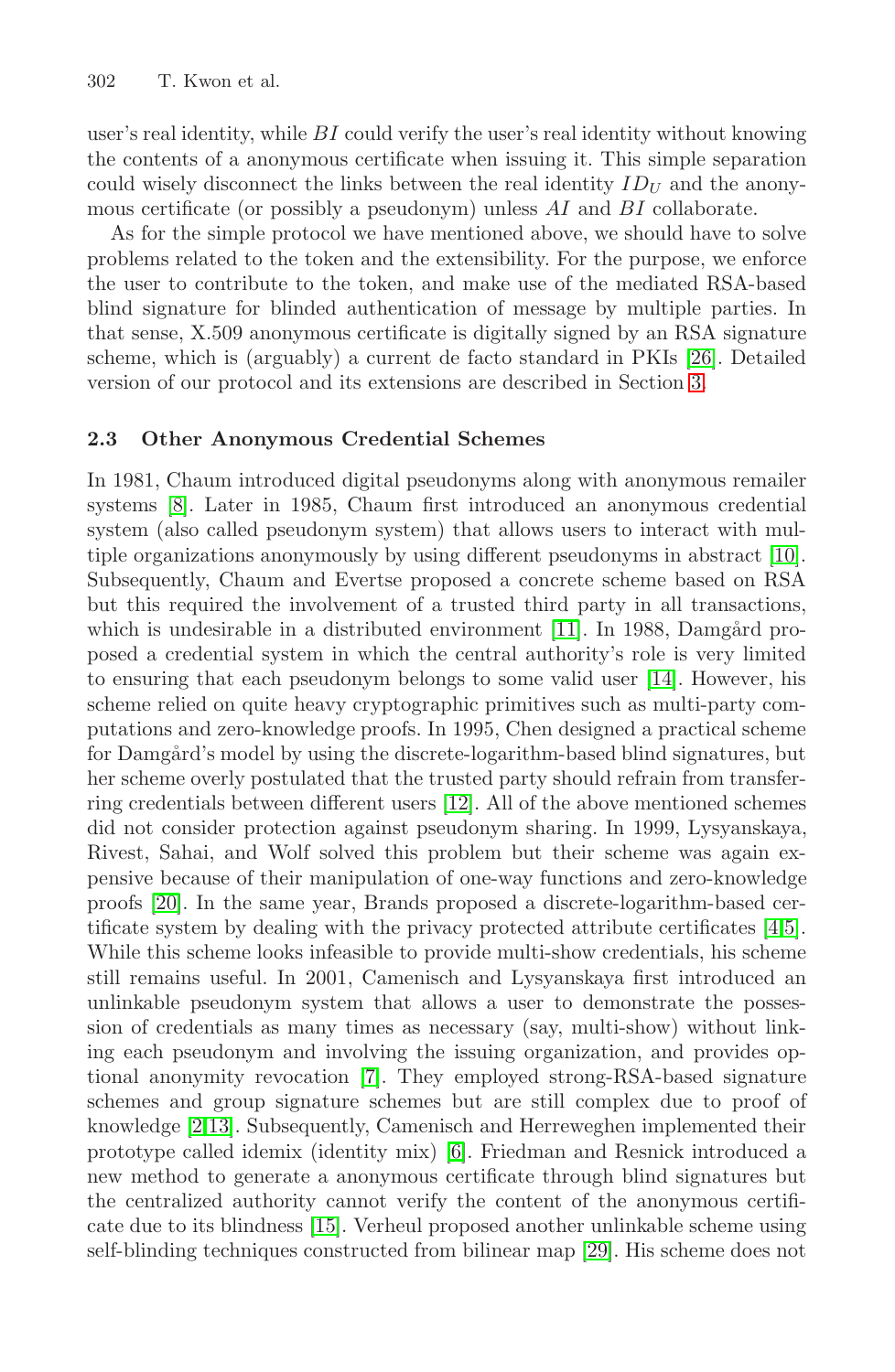provide selective demonstration of credentials and is hardly interoperable with RSA-based PKIs. It is also difficult to prevent a pseudonym abuse of malicious users.

## **3 Traceable Anonymous Certificate Protocols**

We introduce our basic protocol for handling the traceable anonymous certificate and its extensions in this section.

#### **3.1 Basic Protocol**

**Protocol Setup.** As assumed in Section 2.2, we defined the following protocol setup for running the basic protocol.

- **–** User Authentication
	- U has an ordinary digital certificate issued by  $CA$  under U's true identity. This may be used for user authentication.
	- Otherwise,  $U$  should face  $BI$  in order to show his or her identification off line (in Step 1).



**Fig. 2.** Anonymous Certificate Protocol (Note: Channels are assumed secure.)

**–** Secure Communications Channel

- AI and BIs have respective digital certificates issued by  $CA$ . Respective public keys are used for establishing secure sessions.
- For establishing SSL/TLS sessions, the certificates are used along with server (AI and BIs, respectively) authentication.
- Simply we can construct a digital enveloped message:  $\{M\}_{ENC_K}$ ,  ${K}_{ENC_{4I}}$ . It means that a large message M is encrypted under symmetric encryption key  $K$  while  $K$  is encrypted under the certified public key of AI.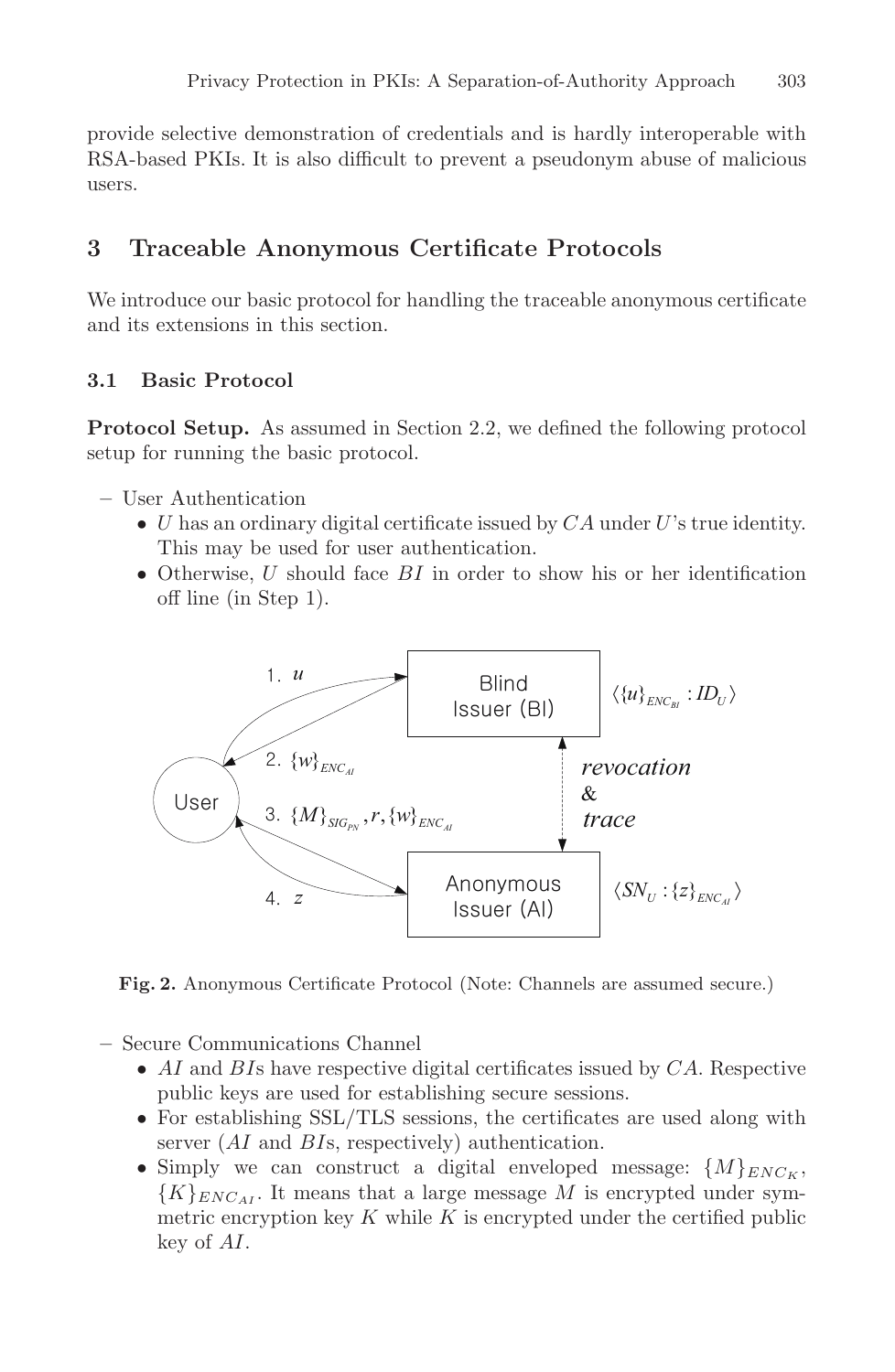- **–** Certification Public Key
	- All authorized parties in CD should share the same public key parameters that will be used for certification. This is different from the ones used for establishing secure communications channels. We focus on using RSA for wide acceptance and define that  $AI$  and  $BI$  share the same public key  $\langle e, N \rangle$  for certification.
	- As for the RSA private exponent  $d$  of  $CD$ , we split it into two shares in the way that AI and BI should hold  $d_2$  and  $d_1$  respectively where  $d = d_1 d_2 \mod \phi(N)$ , for generating partial signatures.
	- We could apply a threshold digital signature scheme [27] for  $BI$  's partial signatures by deploying a number of BIs (see Section 3.2.1)
- **–** User's Knowledge
	- U knows at least three public key certificates of servers such as  $CD, AI$ , and BI respectively, as we mentioned above.

**Anonymous Certificate Issuing.** U proceed with the following steps (See Figure 2) for obtaining a traceable anonymous certificate, and repeat this protocol to acquire more anonymous certificates. Remind that  $\Rightarrow$  means a secure channel that must be encrypted under a proper encryption key.

1.  $U \Rightarrow BI: u$ 

U sets  $PN_U = "anonymous"$  or with a random pseudonym, and generates a new key pair  $\langle apk_U, ask_U \rangle$ . U also computes  $SN_U = H(CD, apk_U, \rho)$  by choosing a  $\kappa$  bit random number  $\rho$ . U then constructs an X.509 certificate skeleton by composing  $b \leftarrow \langle SN_U, PN_U, \ a \rho k_U \rangle$  and  $M \leftarrow \langle b, (c_i) \rangle$ . U subsequently computes  $h = H(M)$ . Finally U computes  $u = h \cdot r^e \mod N$  where  $r \leftarrow_R \{0,1\}^{\kappa}$  and sends u to BI.

At this stage, U must be authenticated by  $BI$ , for example, by establishing SSL/TLS channel with full authentication.

Upon receiving u, BI computes  $w = u^{d_1} \bmod N$  and records  $\langle \{u\}_{ENC_{BI}}$ :  $ID_U$ ) in its stable storage. Note that U's true identity  $ID_U$  was obtained by user authentication, for example, from the  $U$ 's certificate. Finally  $BI$ computes  $\{w\}_{ENC_{AI}}$  and sends it back to U.

2.  $BI \Rightarrow U: \{w\}_{ENC_{AI}}$ 

Upon receipt of this message, U computes  $\{M\}_{SIG_{PN}}$ , r,  $\{w\}_{ENCAI}$  and sends it to AI. Note that  $\{M\}_{SIG_{PN}}$  means message M and its signature under  $ask_U$  rather than  $sk_U$ .

3.  $U \Rightarrow AI:$   $\{M\}_{SIG_{PN}}, r, \{w\}_{ENC_{AI}}$ 

Upon receiving this message, AI should abort unless  $\{M\}_{SIG_{PN}}$  is valid. After computing  $z = w^{d_2} \mod N$ , AI should abort unless  $z \cdot r^{-1} \mod N$  is verified by  $\langle M, e, N \rangle$ . Finally AI records  $\langle SN_U : \{z\}_{ENC_{AI}} \rangle$  in its stable storage, and responds with z.

4.  $AI \Rightarrow U: z$ 

Upon receiving z, the user U recovers  $h^d$  mod N by computing  $z \cdot r^{-1}$  mod N. U should abort unless  $h^d$  mod N is verified under  $\langle M, e, N \rangle$ . If it is verified, U can hold  $\langle M, h^d \bmod N \rangle$  as a new traceable anonymous certificate.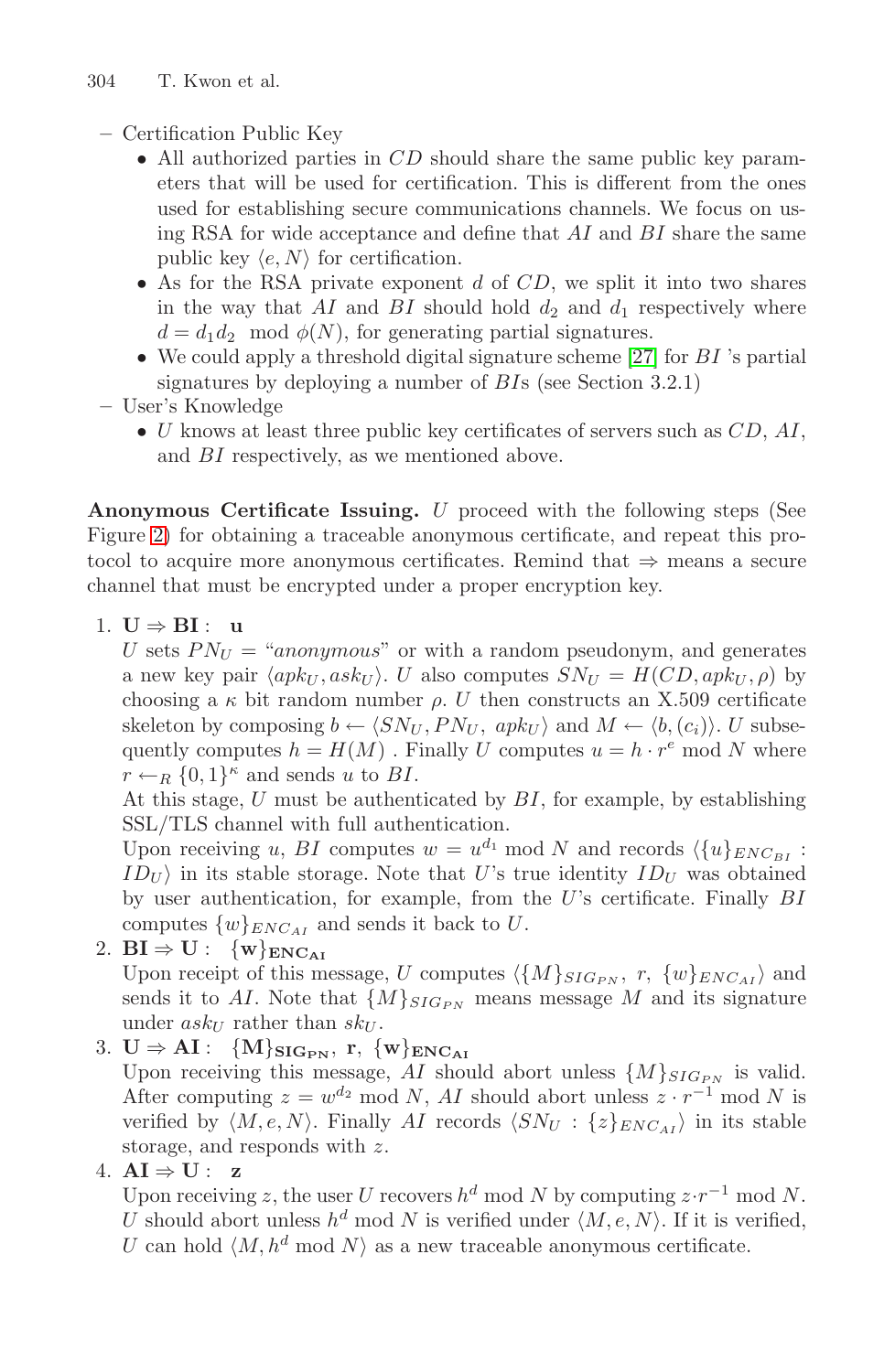Now the user can access any service providers or sites (called SPs), with his or her anonymous certificate as (s)he does with a real identity certificate. The anonymous certificate can also be revoked, for example, by using a CRL or OCSP. This property makes our scheme conform to the legacy systems very easily.

**Mandatory Revocation and Trace.** Abuse of anonymity or pseudonymity is a problem that must not be neglected even if it is weak anonymity. When one's abuse is detected, SP can ask mandatory revocation and trace functions to AI by submitting  $SN_U$  of the corresponding certificate in step ii. Then AI and BI may run the following protocol. Remind again that  $\Rightarrow$  implies a secure channel.

iii. **AI** ⇒ **BI** : **z**

Upon obtaining  $SN_U$ , AI could retrieve  $\langle SN_U : \{z\}_{ENC_{AI}} \rangle$  from its storage, in order to recover z. AI then sends z to BI.

Upon receiving  $z$ ,  $BI$  can raise it to  $e$  and derive  $u$ . Finally,  $BI$  encrypts  $u$ under its own public key, and retrieves  $\langle \{u\}_{ENC_{BI}} : ID_U \rangle$  from its storage so as to obtain a real identity  $ID_U$ .

As a result, the true identity  $ID_U$  can be disclosed.

On the other hand, when all anonymous certificates owned by a specific user must be revoked, for example, a certain user  $U'$  is known to be a criminal or spy, another protocol is necessary. In this case, AI and BI may run the following protocol.

#### iii'. **BI**  $\Rightarrow$  **AI** : **w**<sub>1</sub>,  $\cdots$ , **w**<sub>i</sub>

Upon the identity  $ID_{U'}$ , BI could retrieve all records  $\langle \{u\}_{ENC_{BI}} : ID_{U'} \rangle$ from its storage, and aggregates all corresponding  $u$  values.  $BI$  then computes  $w = u^{d_1} \mod N$  for all aggregated values. Subsequently BI sends all w values to AI.

Upon receiving the list of  $w$  values,  $AI$  may raise the respective  $w$  values to  $d_2$  so as to obtain corresponding z values. AI then encrypts respective z values under its own key, and retrieves  $\langle SN_{U'} : \{z\}_{ENC_{AI}} \rangle$  from its storage. Finally AI is able to obtain the corresponding  $SN_{U'}$  values.

As a result, all anonymous certificates of  $U'$  can be disclosed.

#### **3.2 Extended Protocols**

**Threshold Schemes.** We can apply an RSA  $(L, k)$ -threshold signature scheme by Shoup [27] to split the BI's secret  $d_1$  into L members  $BI_1, BI_2, \ldots, BI_L$  so that  $k$  members out of  $L$  members can jointly generate the  $BI$ 's partial signature. In the basic scheme, we assumed that the dealer generates  $d_1$  and  $d_2$  and provide them to BI and AI, respectively. In this stage, instead of sending  $d_1$  to one BI she generates L distinct shares for  $BI_1, BI_2, \ldots, BI_L$  and sends each share to each BI member. The shares are distinct points of a  $(k-1)$ -degree polynomial with the constant term  $d_1$ .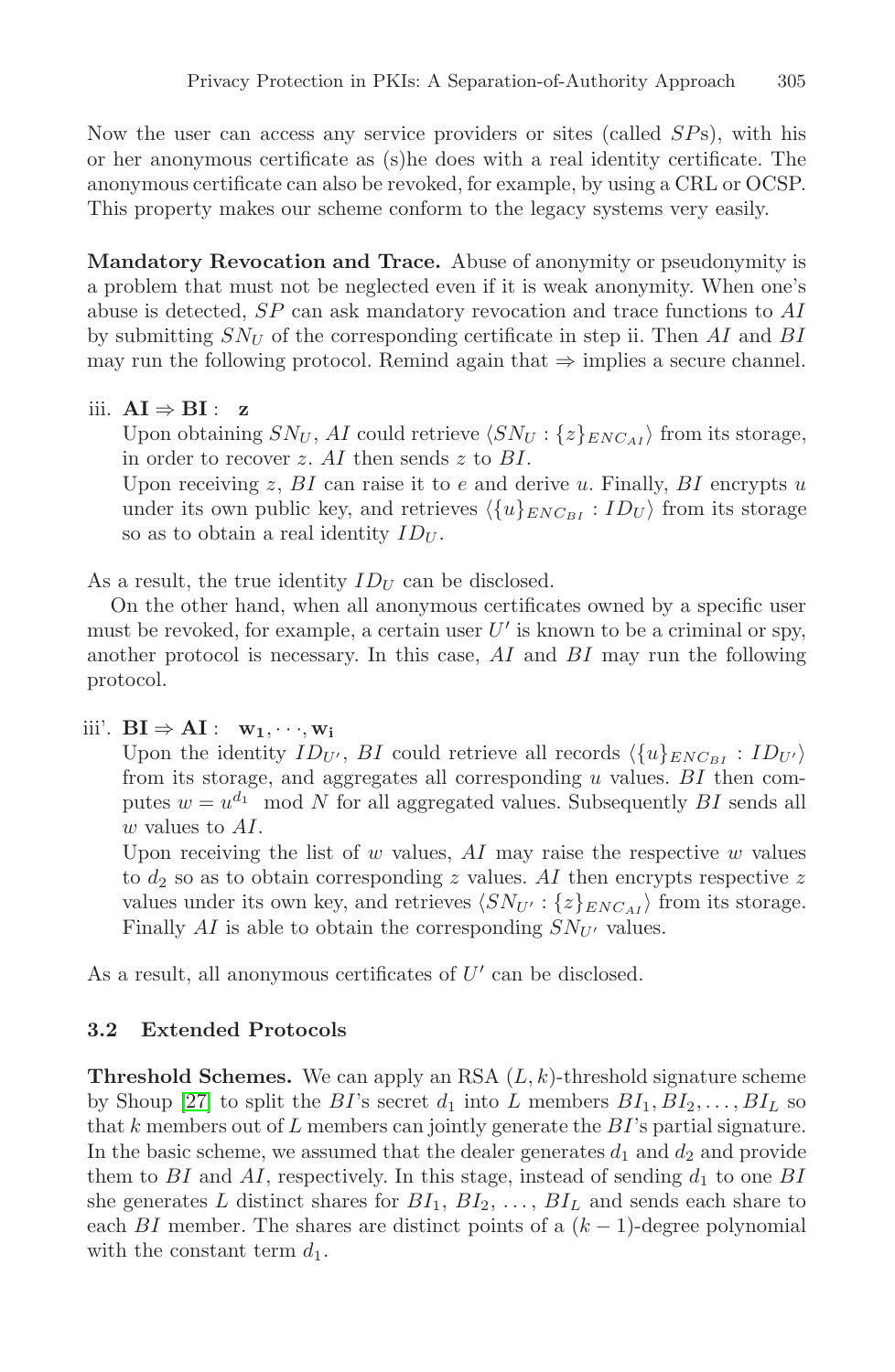

**Fig. 3.** Selective Credential Show in Anonymous Certificate

One difference from the original RSA threshold scheme is that  $d$  is split into  $d_1$  and  $d_2$ . In our scheme, k BI members generate their signature shares and combine them to obtain  $w = u^{d_1 \Delta}$  by Lagrange Interpolation. While  $\Delta = 4(L!)^2$ can be removed in the original scheme, the BIs can not since they do not know  $d_2$ . In Step 5, after receiving  $(u, w)$ , the AI computes  $z' = w^{d_2}$  which satisfies  $z'^e = u^{\Delta}$ . Since  $gcd(e, \Delta) = 1$ , the AI can easily compute z such that  $z^e = u$ . Find integers f and g with  $fe + g\Delta = 1$  using Euclidean Algorithm. Take  $z = z'^{g}u^{f}$ . Then  $z^{e} = u^{g\Delta} \cdot u^{fe} = u$ .

Since Shoup's scheme is efficient as well as secure, it does not reduce the efficiency of our scheme significantly: When generating  $BI$ 's partial signature, we need two exponentiations for each k members of  $BIs$  and  $L-1$  multiplications for combining shares, and two more exponentiations are needed from the  $AI$  side. Also the restriction on the system parameter is small: e should be a prime larger than  $L$  and a modulus  $N$  is a product of two strong pseudoprimes  $p$  and  $q$  where both  $(p-1)/2$  and  $(q-1)/2$  are distinct primes. For more details, refer to [27].

**Selective Credential Show.** We can extend our anonymous certificate to one that provides selective demonstration of credentials by very little modification only. Figure 3 shows how to manipulate digital credentials in our anonymous certificate for selective show. While b means a header (say, remaining fields except extensions), user's digital credentials can be placed as depicted in Figure 3-(a). In other words, each credential  $c_i$  and its hashed value  $h(c_i)$  are stored along with a flag denoting whether  $c_i$  is selective (1) or mandatory (0), in each semirecord of the critical extension fields, say,  $\langle flag, c_i, h(c_i) \rangle$ . In Figure 3-(b), we give a little modification to the certifying system so that a CD should certify all semi-records of which flag is 0 but a hashed value only for all with flag 1 in the critical extension fields. The shadowed area implies the parts that are all hashed and digitally signed by  $CD$  in Figure 3-(b). We can see the values  $c_2$ ,  $c_3$ , and  $c_4$  are excluded. Any  $SP$  who verifies the corresponding anonymous certificate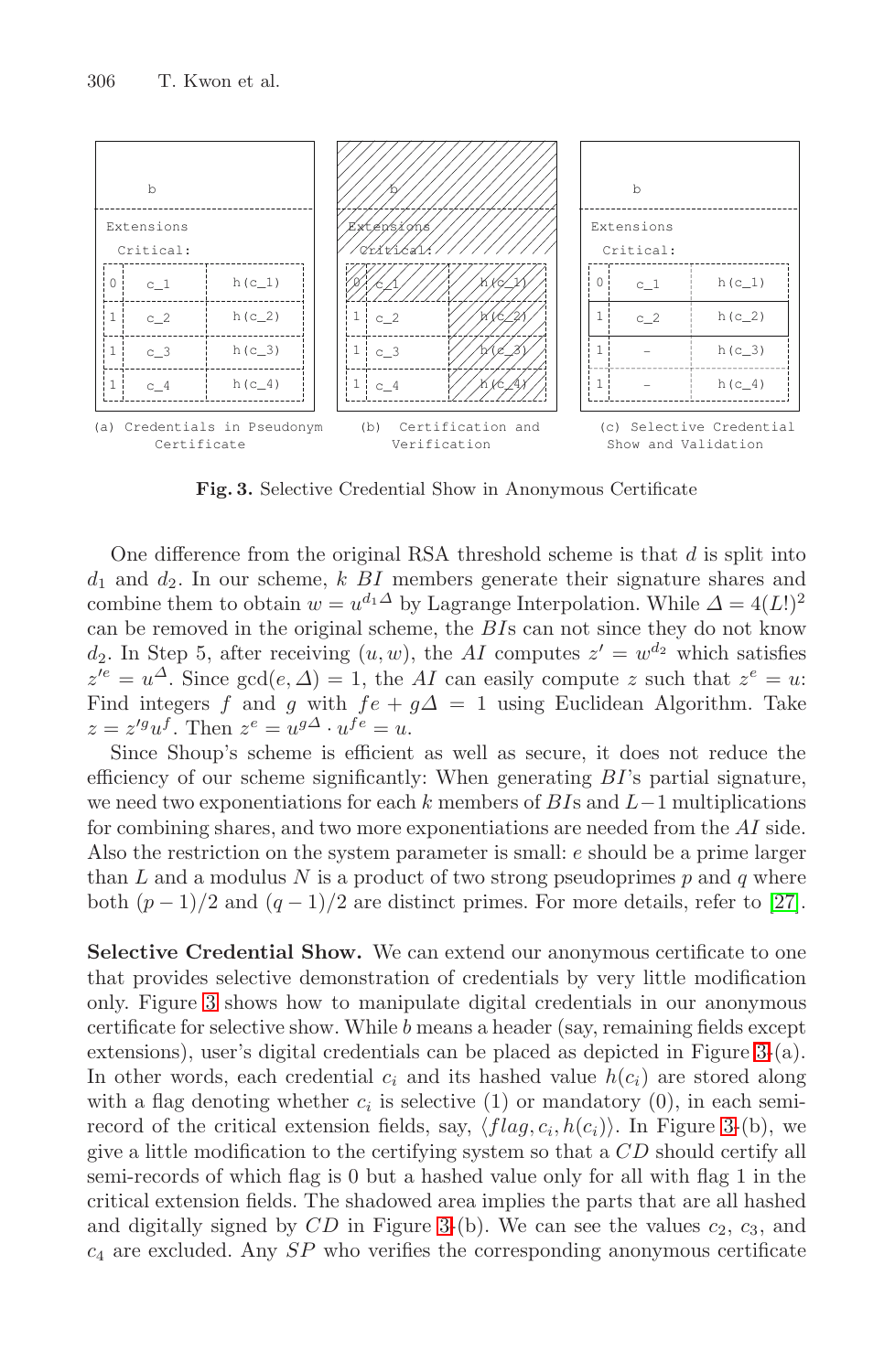should consider it and do the verification just in the same way. As a result, a user who owns the anonymous certificate is able to choose some credentials of which flags are 1s, and show them selectively as Figure 3-(c) depicts. We can see that  $c_3$  and  $c_4$  are eradicated by the user.  $SP$  could validate the selective credentials by computing their hashed values and comparing them to the original ones, after verifying the CD's certification on the shadowed area. For example, SP should compare a hashed value of  $c_2$  to the value  $h(c_2)$  of the certificate after verifying the validity of the certificate.

#### **4 Analysis and Discussions**

#### **4.1 Properties**

It is explicit that our scheme satisfies the requirement stated in Section 2.1. Note that we do not consider the unlinkability in multi-show but only in singleshow scenario due to digitally signed X.509 certificate. Since the *anonymous* certificate is an X.509 certificate except that a pseudonym is used in the subject identifier field, *authenticity* and *accountability* can be achieved easily under the pseudonym. Revocation and multi-show can also be manipulated by using a Certificate Revocation List (CRL) or Online Certificate Status Protocol (OCSP) [19,21]. We are able to define some credentials (which can even be selectively demonstrated in an extended scheme) in the anonymous certificate by exploiting the extension fields of X.509 version 3. We also achieve protection against pseudonym forgery by careful manipulation of our issuing protocol. Amongst all, our system will provide conditional traceability in order to revoke pseudonymity with authority, for example, when its abuse is detected or all pseudonyms of a specific user must be revoked. Finally, in our extensions, a threshold cryptography among the authorities and a selective credential show are considered for allowing diverse setup.

As we summarized briefly, our system is extremely simple but can provide many valuable features for pseudonyms in practical ways, even without any change in the existing infrastructure such as CAs and various service providers in the legacy PKIs.

#### **4.2 Security Analysis**

**Anonymity.** Anonymity comes from unlinkability between  $pk_U$  and  $apk_U$  in our system. In Step 3, an RSA-based blind signature  $[9]$  is requested to BI to generate an anonymous certificate for  $apk<sub>U</sub>$  only when a real identity certificate of  $pk_U$  is verified. Since BI has witnessed neither the anonymous certificate nor its hashed value, BI cannot link  $pk_U$  and  $apk_U$ . On the other hand, AI knows only  $apky$ , not  $pkU$ . Unless AI and BI cooperate,  $apky$  and  $pkU$  are unlinkable.

As we mentioned already, our system provides weak anonymity only. In case the same certificate is used multiple times, the transactions are linked through the same structure of certificate (say,  $SN$ ,  $apk<sub>U</sub>$ , and so on). However, the user's identity is still hidden.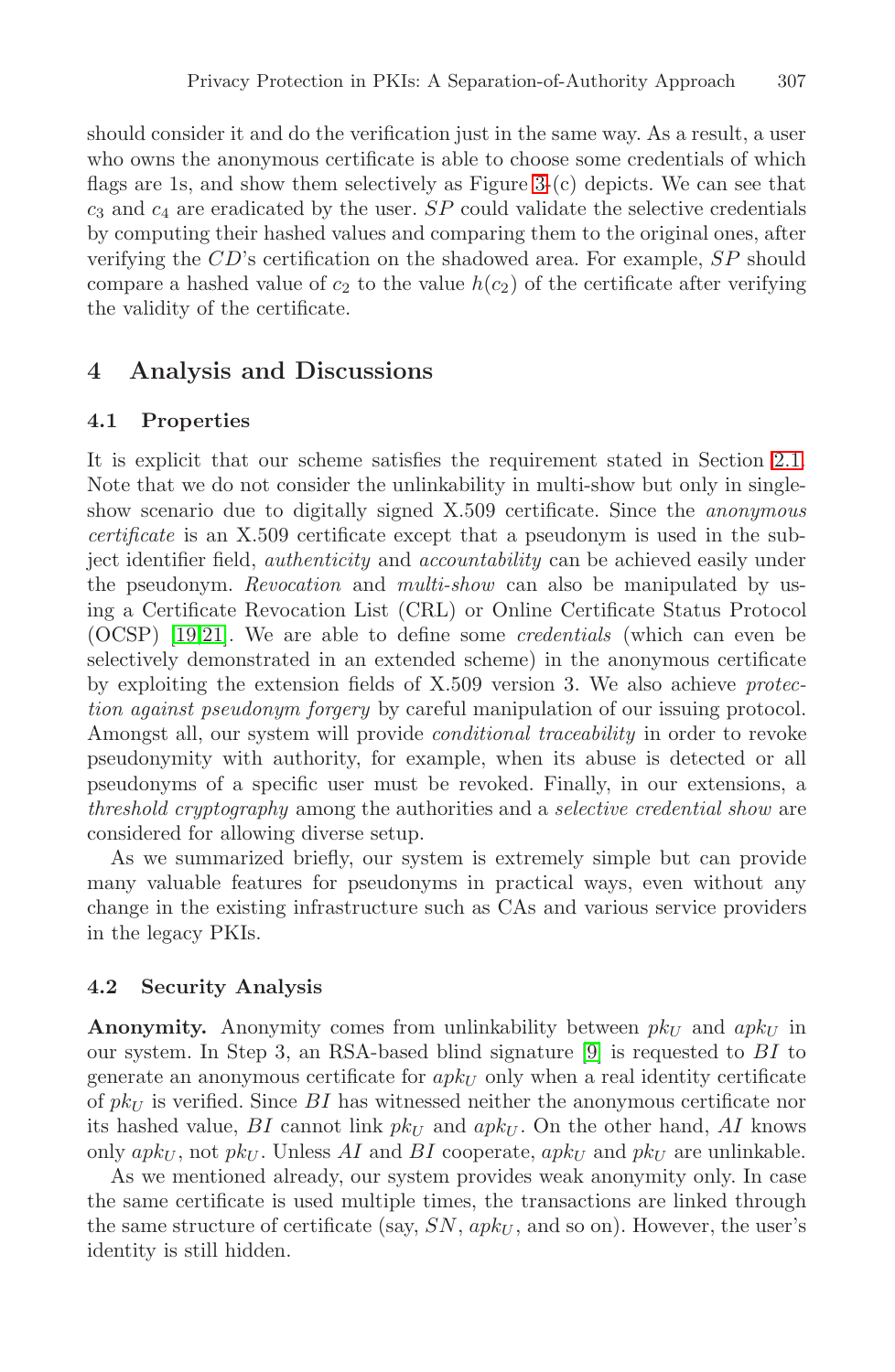To achieve strong anonymity by allowing unlinkability among certificates, the user just issues a number of pseudonyms through distinct protocols. Since each certificate is generated independently, one can not find a link between pseudonyms unless anonymity (unlinkability between a real identity and a pseudonym) is broken.

**Traceability or Anonymity Revocation.** When AI and BI cooperate, the proposed protocol enables traceability between a real identity and an anonymized certificate. If one combines AI holding  $\langle d_2, SN_U, z \rangle$  and BI holding  $\langle d_1, ID_U, u \rangle$ where  $z^e \equiv u \mod N$ , one can obtain the link between  $SN_U$  and  $ID_U$ . One possible failure on tracing is that the user gives a wrong blind factor  $r$  to  $AI$ , but it is avoided in our system. To prevent the user from manipulating  $r$  after its commitment to  $BI$ , we encrypt the partial signature from  $BI$  by the  $AI$ 's public key. Since the user can not obtain signature pairs from the encryption, she can not generate a fake partial signature or its encryption.

**Certificate Forgery Protection.** Protection against certificate forgery relies on the RSA blind signature. Further, AI checks the contents M and the user's possession of her private key before signing. Thus as long as the signature scheme is secure, one must alter the contents  $M$  before  $BI$  completes the signature to get a certificate for unauthorized pseudonyms. However, it is hard if the hash function is collision-resistant as pointed out before.

## **4.3 Practical Considerations**

An anonymous certificate issued by our system can be used for various applications, especially that need to maintain a history of users while providing privacy for individuals, for instance, various web sites, reputation systems, P2P file sharing systems and bulletin boards.

- **–** The most interesting feature of our scheme, from the practical perspectives, is that we follow the current PKI. In that sense, CA and RA can take the roles of AI and BI, respectively. This will cause easy migration for the existing system.
- **–** It may be considered inconvenient for users to carry their private keys and certificates for accessing every service. Thus, there are various approaches for supporting the roaming users' mobility but they are out of scope in this paper. Any PKI roaming scheme can be applied to our system since we follow the standard PKI.
- **–** The most widely used user authentication method in the present Internet is password authentication by which users can access services at different locations with passwords only. However, at registration for obtaining the ID and password pair, users are providing too much information to the service sites. In this existing system, the anonymous certificate can be applied for registration only if the service sites have required password authentication. The anonymous certificate can be constructed so as to minimize the private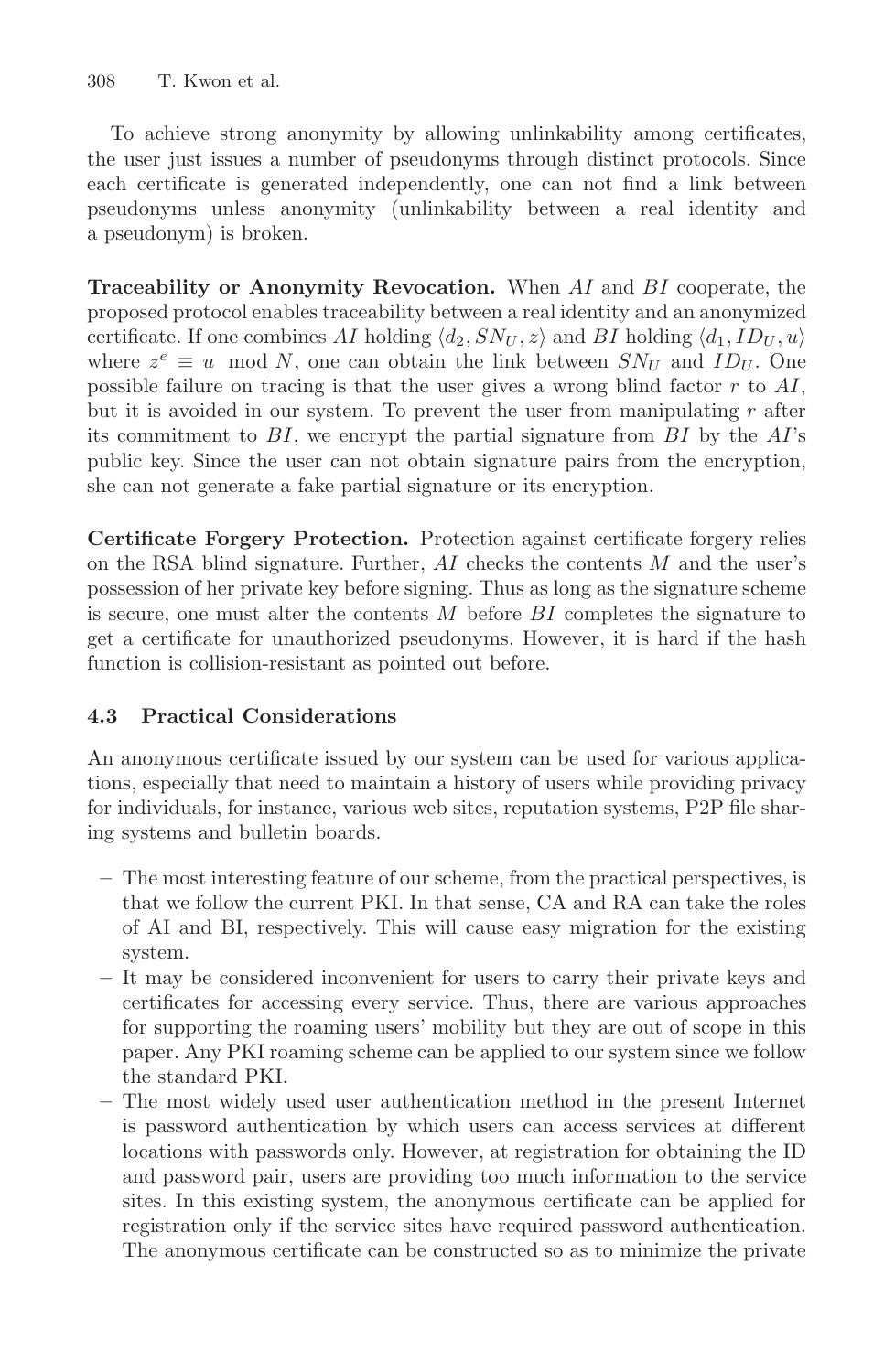information and to control it, for example, by the selective credentials. After the registration, the service sites can maintain the registration data including  $SN_{U}$ , and allow users to use their preferred ID and password pair as usually without leaking their private information.

- **–** For enhancing anonymity of each pseudonym (say unlinkability in each use), we can 1) obtain and use many anonymous certificates at once or 2) utilize our anonymous certificate as means to access another unlinkable anonymous credential system. The latter implies an improvement of the existing anonymous credential systems by not giving a real identity at an initial phase.
- **–** Before sending an initial message to BI, we can let U submit her basic information such as a use (for example, pseudonym identity, prescription, etc.), sex or age, so that AI can choose an appropriate BI for the user<sup>2</sup>.
- **–** In practice, we can give the respective roles of AI and BI (or BIs) to various entities. For example, an web site (or a CA designated by the web site) can play the role of AI, while (a group of) court, bank, social security office, civil organization or other government agencies may have a role of BI. This is quite natural setting: Web sites only needs to verify if the new joining member is certified by trusted agencies and can be traceable in case of illegal activities. On the other hand, agencies representing the role of BI play the role of mediator between the user and the web site in case of legal disputes.

We believe our scheme is useful for any e-commerce application, since it provides 1) privacy of the client, 2) conditional traceability in case of misuse, 3) full compatibility with X.509 standard, and 4) very simple and efficient.

## **5 Conclusion**

In this paper, we investigate a practical method for privacy protection in the existing PKIs by separating the authorities, one for verifying ownership and the other for validating contents, in a blinded manner. It is explicit that our scheme satisfies the requirement stated in Section 2.1. The proposed scheme allows both anonymous and pseudonymous certificates to be issued and used in the existing infrastructures in the way that provides conditional traceability and revocability based on the threshold cryptography and selective credential show by exploiting the extension fields of X.509 certificate version 3.

We could observe that most of the current anonymous credential systems 1) are expensive (computationally and/or spatially), and 2) are not simply applicable to the existing PKIs (in particular where an RSA signature scheme is solely supported). The major difference from the other related work is that our scheme considers adding new properties such as conditional traceability and weak anonymity to the existing X.509 certificate (in particular signed by RSA). The related previous attempts such as [3,17,18,24] were also compared with our scheme.

 $2$  We can consider a set of  $BIs$ , each of which has a different role in verifying users with their identity information, for example, male or female only, adult only, prescription only and so forth. It is also considerable that  $AI$  sets a credential  $c_i$  with that information in the skeleton. The final result can also be verified by AI in step 3.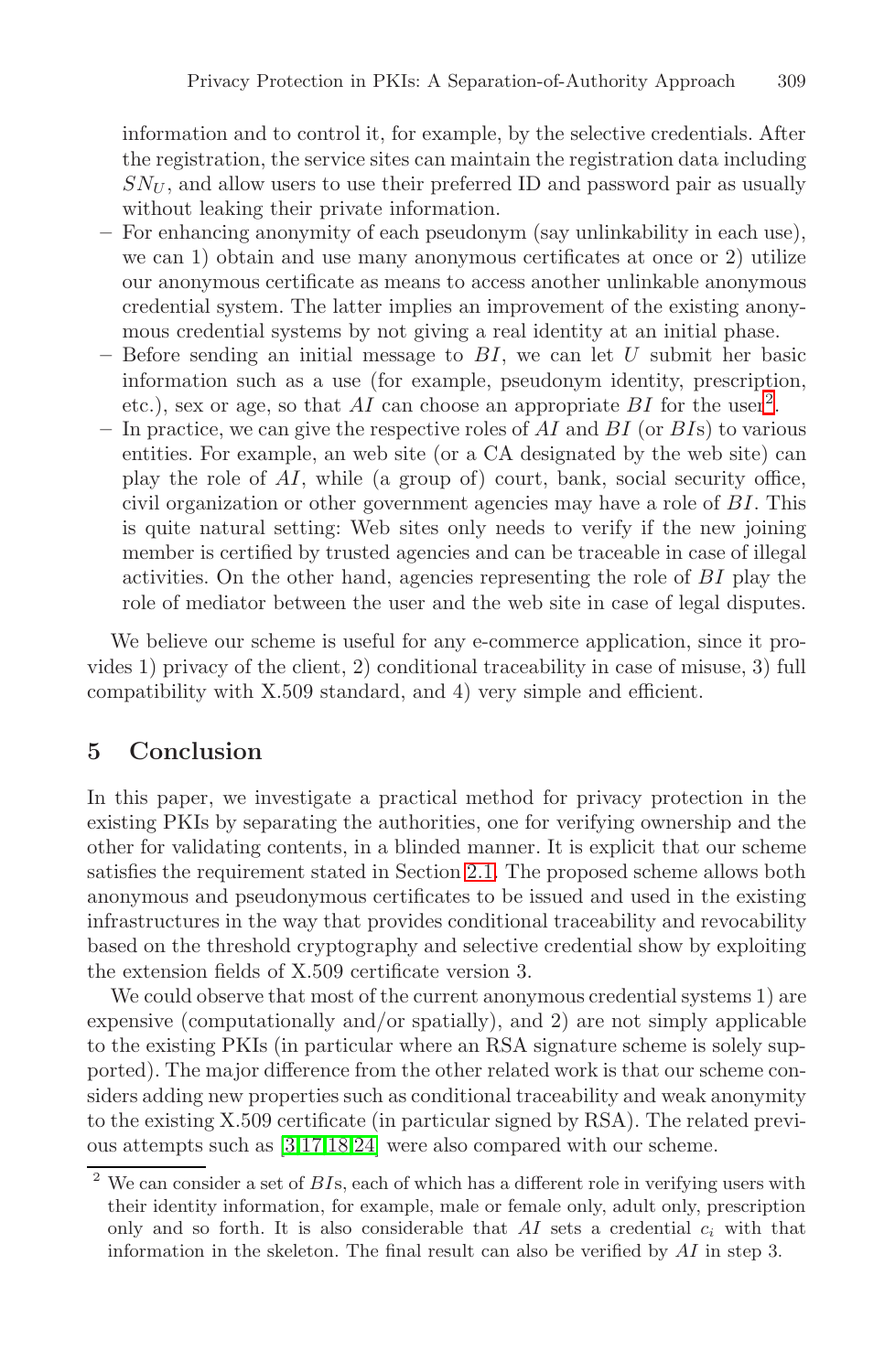# **References**

- 1. C. Adams and M. Just, "PKI: Ten Years Later," the 3rd Annual PKI R&D Workshop, NIST, 2004.
- 2. G. Ateniese, J. Camenisch, M. Joye, and G. Tsudik, "A practical and provably secure coalition-resistant group signature scheme," CRYPTO '00, Lecture Notes in Computer Science, vol. 1880, Springer-Verlag, pp.255-270, 2000.
- 3. V. Benjumea, J. Lopez, J. Montegegro, and J. Troya, "A first approach to provide anonymity in attribute certificates," PKC 2004, Lecture Notes in Computer Science, vol. 2947, Springer-Verlag, pp.402-415, 2004.
- 4. S. Brands, Rethinking public key infrastructures and digital certificates Building in Privacy, PHD thesis, Eindhoven Institute of Technology, Eindhoven, The Netherlands, 1999.
- 5. S. Brands, "A technical overview of digital credentials," Manuscript, 2002.
- 6. J. Camenisch and E. Herreweghen, "Design and implementation of the Idemix anonymous credential system," ACM Conference on Computer and Communications Security, pp.21-30, 2002.
- 7. J. Camenisch and A. Lysyanskaya, "Efficient non-transferable anonymous multishow credential system with optional anonymity revocation," Eurocrypt '01, Lecture Notes in Computer Science, vol. 2045, Springer-Verlag, pp.93-118, 2001.
- 8. D. Chaum, "Untraceable electronic mail, return addresses, and digital pseudonyms," Communications of the ACM, vol. 4, no. 2, February 1981.
- 9. D. Chaum, "Blind signature system," CRYPTO '83, Plenum Press, page 153, 1984.
- 10. D. Chaum, "Security without identification: Transactions systems to make big brother obsolete," Communications of the ACM, vol. 28, no. 10, pp.1035-1044, 1985. Revised version, "Security without identification: Card computers to make big brother obsolete," available at http://www.chaum.com/.
- 11. D. Chaum and J. Evertse, "A secure and privacy-protecting protocol for transmitting personal information between organizations," CRYPTO '86, Lecture Notes in Computer Science, vol. 263, Springer-Verlag, pp.118-167, 1987.
- 12. L. Chen, "Access with pseudonyms," Cryptography: Policy and Algorithms, Lecture Notes in Computer Science, vol. 1029, Springer-Verlag, pp.232-243, 1995.
- 13. R. Cramer and V. Shoup, "Signature schemes based on the strong RSA assumption," ACM Conference on Computer and Communications Security, pp.46-52, 1999.
- 14. I. Damgård, "Payment systems and credential mechanism with provable security against abuse by individuals," CRYPTO '88, Lecture Notes in Computer Science, vol. 403, Springer-Verlag, pp.328-335, 1988.
- 15. E. Friedman, and P. Resnick, P. "The Social Cost of Cheap Pseudonyms". Journal of Economics and Management Strategy vol. 10, no. 1, pp. 173-199, 2001.
- 16. D. Goldschlag, M. Reed, and P. Syverson, "Onion routing for anonymous and private internet connections," Communications of the ACM, vol. 42, no. 2, pp.84- 88, February 1999.
- 17. J. Graaf and O. Carvalho, "Reflecting on X.509 and LDAP, or How separating identity and attributes could simplify a PKI," WSEG 2004, pp. 37-48.
- 18. R. Grimm and P. Aichroth, "Privacy Protection for Signed Media Files: A Separation-of-Duty Approach to the Lightweight DRM (LWDRM) System," ACM MM&Sec'04, pp. 93-99, 2004
- 19. R. Housley, W. Polk, W. Ford, and D. Solo, "Internet X.509 Public Key Infrastructure Certificate and Certificate Revocation List (CRL) Profile," IETF Request for Comments 3280, April 2002.